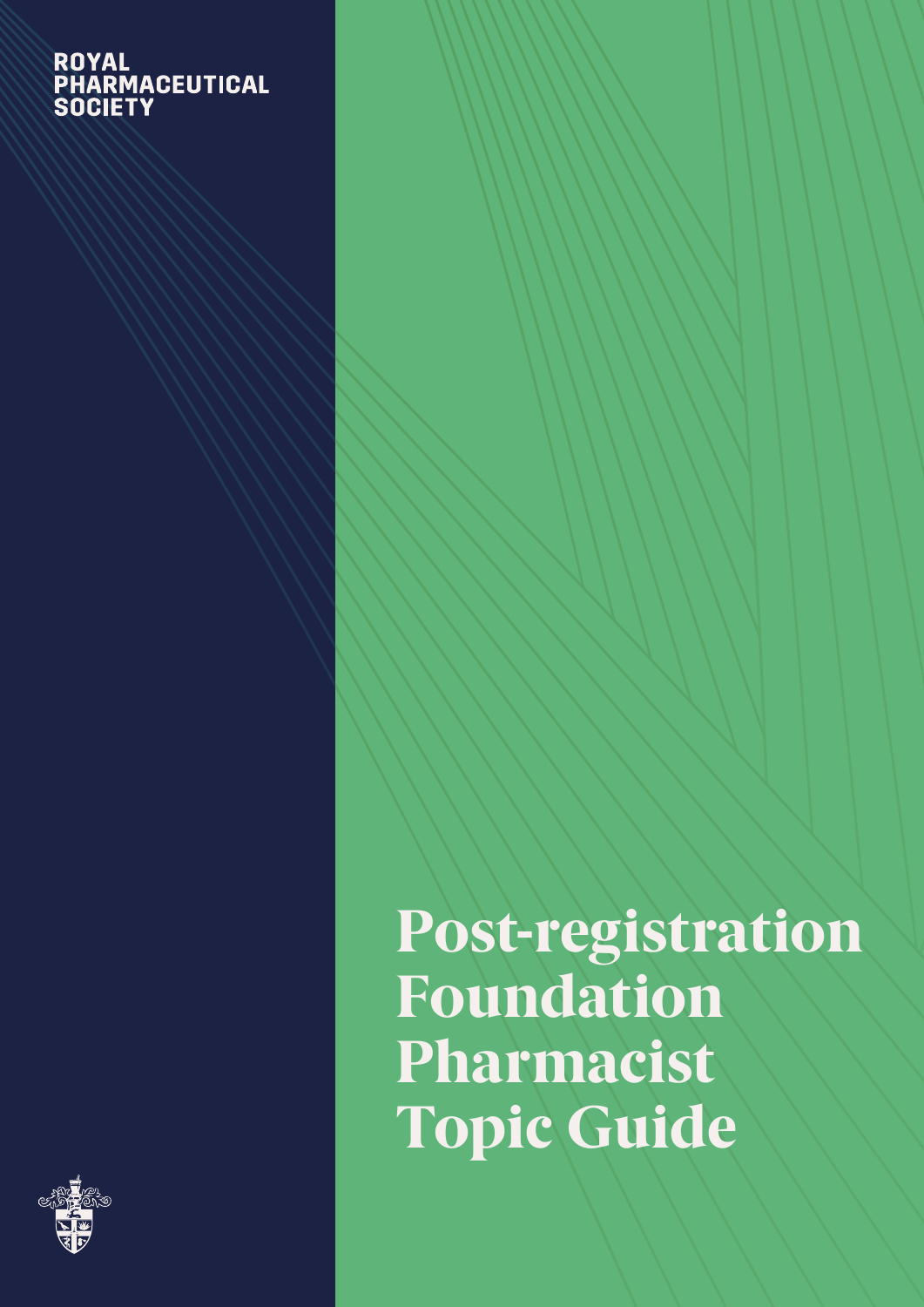### **Contents**

| <b>INTRODUCTION</b>                                | 4   |
|----------------------------------------------------|-----|
| DOMAIN 1: PERSON-CENTRED CARE AND<br>COLLABORATION | ഒ   |
| <b>DOMAIN 2: PROFESSIONAL PRACTICE</b>             |     |
| DOMAIN 3: LEADERSHIP AND MANAGEMENT 13             |     |
| <b>DOMAIN 4: EDUCATION</b>                         | 15. |
| DOMAIN 5: RESEARCH                                 | 16  |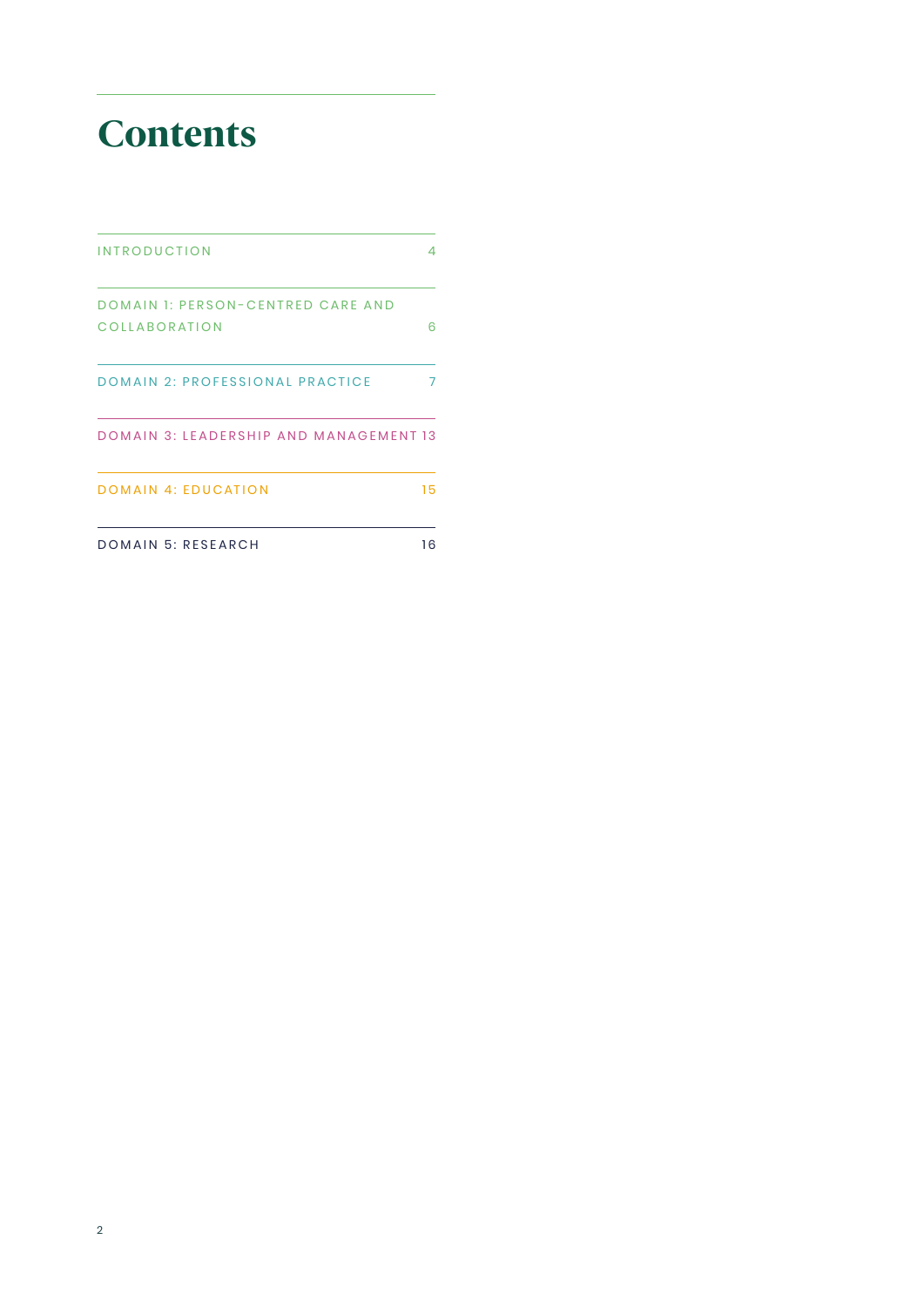### <span id="page-2-0"></span>Introduction

The RPS post-registration foundation pharmacist curriculum provides a framework for training and each outcome includes a set of descriptors which articulate the expected level and breadth of performance. The curriculum supports the continuum of practice, with pharmacists applying the knowledge they have gained from their initial education and training to increasingly complex people and situations.

|     | <b>AND TRAINING</b>                                                                                                                                    | <b>INITIAL EDUCATION</b>             |                                                                                                                                                                                                                                                                                                                                                                                                                      | <b>POST REGISTRATION</b><br><b>FOUNDATION</b>                                                                                                                                                                                                                                                                                                                            |                                                                                                                                               | <b>ADVANCED</b> | <b>CONSULTANT</b> |
|-----|--------------------------------------------------------------------------------------------------------------------------------------------------------|--------------------------------------|----------------------------------------------------------------------------------------------------------------------------------------------------------------------------------------------------------------------------------------------------------------------------------------------------------------------------------------------------------------------------------------------------------------------|--------------------------------------------------------------------------------------------------------------------------------------------------------------------------------------------------------------------------------------------------------------------------------------------------------------------------------------------------------------------------|-----------------------------------------------------------------------------------------------------------------------------------------------|-----------------|-------------------|
| 2.3 | <b>TOPIC GUIDE</b><br><b>CORE CLINICAL</b><br><b>ASSESSMENT SKILLS</b>                                                                                 |                                      |                                                                                                                                                                                                                                                                                                                                                                                                                      | It is assumed that all pharmacists entering a post-<br>registration foundation training programme will<br>have the underpinning knowledge and skills to<br>meet the outcomes in the GPhC Standards for the<br>initial education and training of pharmacists. These<br>have been tested as part of the MPharm degree<br>and foundation training year, and during the GPhC |                                                                                                                                               |                 |                   |
|     |                                                                                                                                                        | <b>CURRICULUM</b><br><b>DOCUMENT</b> |                                                                                                                                                                                                                                                                                                                                                                                                                      |                                                                                                                                                                                                                                                                                                                                                                          | registration assessment.<br>GPhC Standards for the initial education and<br>training of pharmacists<br>GPhC registration assessment framework |                 |                   |
|     |                                                                                                                                                        |                                      | <b>OUTCOMES</b>                                                                                                                                                                                                                                                                                                                                                                                                      |                                                                                                                                                                                                                                                                                                                                                                          | This guide covers areas of the curriculum which<br>may require additional knowledge and/or skills                                             |                 |                   |
|     | Gathers information<br>and takes histories<br>proficiently; conducts<br>2.3<br>clinical examinations and<br>assessments; develops<br>diagnostic skills |                                      | to be able to demonstrate the outcomes at<br>the required standard. Where this applies, the<br>relevant outcomes in the Capabilities, outcomes<br>and descriptors section of the curriculum are<br>highlighted, and the information in this guide is<br>numbered accordingly. See the example below. This<br>guide also includes some examples of the types of<br>evidence you could generate for different areas of |                                                                                                                                                                                                                                                                                                                                                                          |                                                                                                                                               |                 |                   |
|     |                                                                                                                                                        |                                      |                                                                                                                                                                                                                                                                                                                                                                                                                      |                                                                                                                                                                                                                                                                                                                                                                          | the curriculum.                                                                                                                               |                 |                   |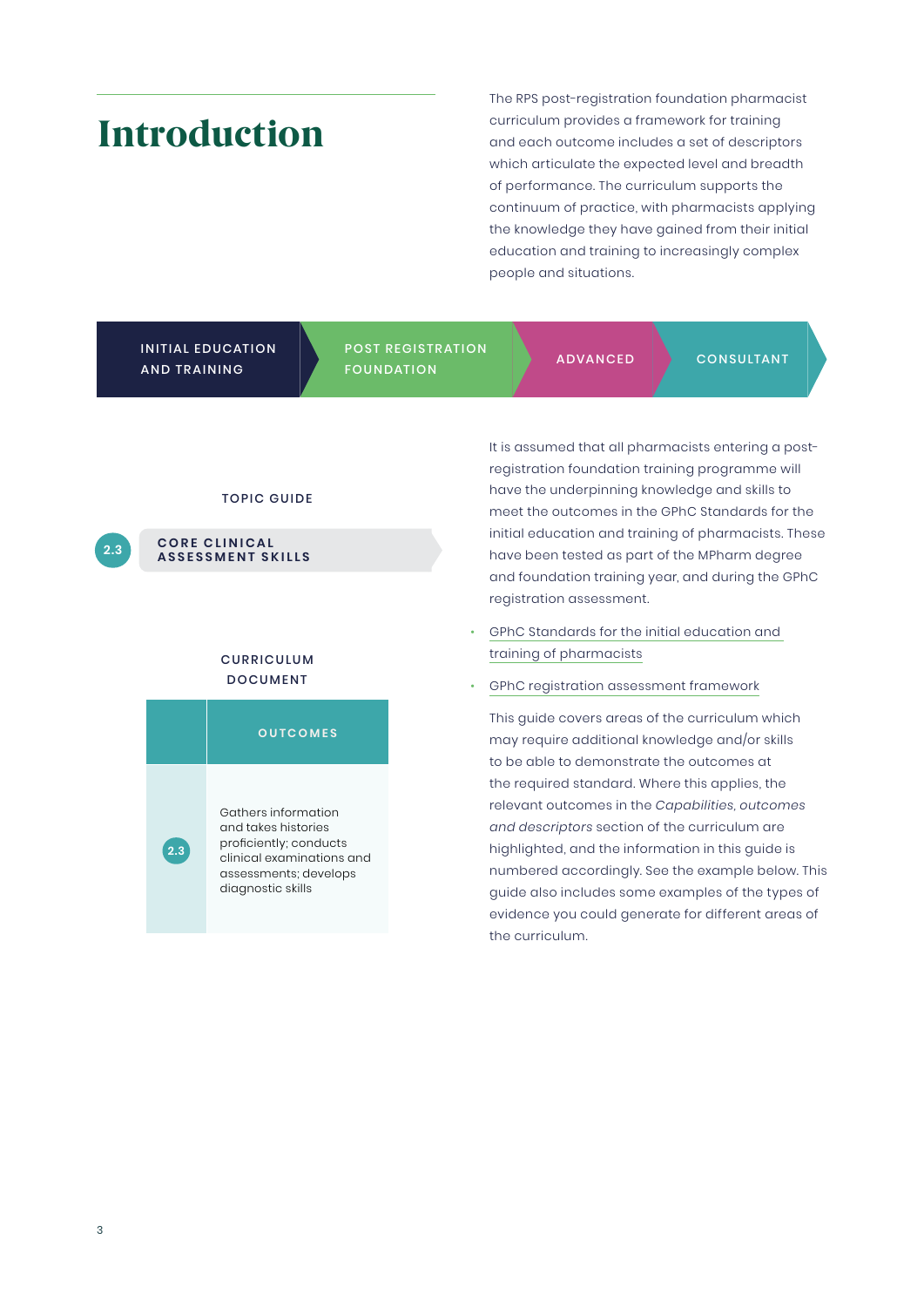It is anticipated post-registration foundation programmes will signpost to resources relevant to their programme and geography.

The Gibbs' Reflective Cycle' is a useful model to give structure to learning from experiences. This can either be a stand-alone experience or repeated experiences. The post-registration foundation programme of assessment supports this model by using supervised learning events to facilitate learning through the provision of feedback after you have undertaken an activity. By focusing on each of the six stages described below, you are more likely to engage critically with your learning experience.

1. Gibbs G (1988). Learning by Doing: A guide to teaching and learning methods. Further Education Unit. Oxford Polytechnic: Oxford

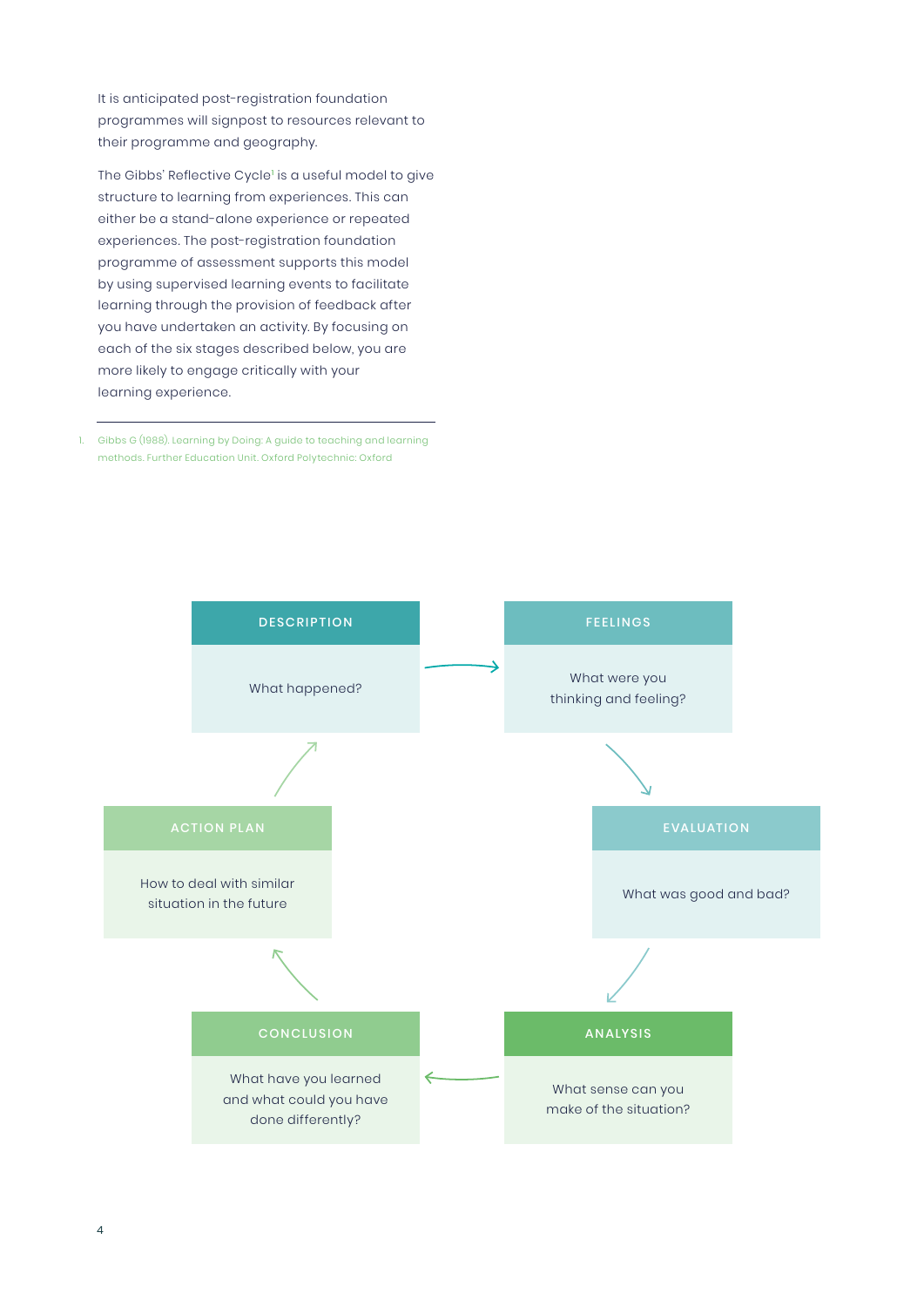### <span id="page-4-0"></span>Domain 1: Person-centred care and collaboration

Effective communication is essential to all aspects of high quality patient care. The consultation between the pharmacist and the person is central to pharmacy practice and you need to have the right interpersonal skills, knowledge and attitudes to be able to consult effectively. This requires establishing a partnership with the person and reaching shared decisions which reflect the person's preferences and goals.

It is anticipated a lot of the knowledge and skills for this domain will have been introduced and developed throughout initial education and training. As you progress through post-registration foundation training, you will become more competent and confident at managing challenging and difficult conversations and conveying complex information to individuals receiving care and colleagues.

There is no additional information for this domain beyond the descriptors within the curriculum document.

#### **Examples of how this area of practice could be evidenced**

#### **Mini-CEX**

- Video analysis of a consultation with a person who presented for an asthma review in primary care.
- A telephone consultation with a person who had asked to chat through their medicines as they were fed up taking so many.
- You are observed consulting with a young teenager (and their parent) who asks to chat through different options for managing their acne.

#### **Patient survey**

• Reflecting on feedback received from several patients you have consulted with over the last month.

#### **Case based discussion**

• You have a remote discussion with your practice supervisor about a consultation you had with a South Asian person with type 2 diabetes. In addition to reviewing their

medicines, part of the consultation involved trying to empower the person to self-manage some of the lifestyle aspects of their diabetes. You provided some education around diet and physical activity. You discuss with your practice supervisor the

importance of understanding the person's beliefs and practices relating to diet, exercise and their general health beliefs and culture.

#### **Reflective account**

• You reflect on a few consultations you have found particularly challenging including a person who had low health literacy, a person who was very anxious about suddenly having to take medicines for tuberculosis, and when you had to communicate via a carer.

#### **Direct Observation of Procedural Skills**

• You are observed checking a person's peak expiratory flow rate in response to them overordering inhalers. You needed to use effective communication skills to facilitate the consent process and when undertaking the procedure as they felt uncomfortable having this done anywhere apart from their GP practice and felt like everyone was checking up on them unnecessarily.

#### **Multi-source feedback**

- You receive feedback from several colleagues including staff within your pharmacy, GPs/nurses/ pharmacists/other practice staff from a couple of local GP practices, a district nurse and a manager from a care home that you supply medicines to.
- You receive feedback from the pharmacy and wider multidisciplinary team following a recent clinical placement/rotation.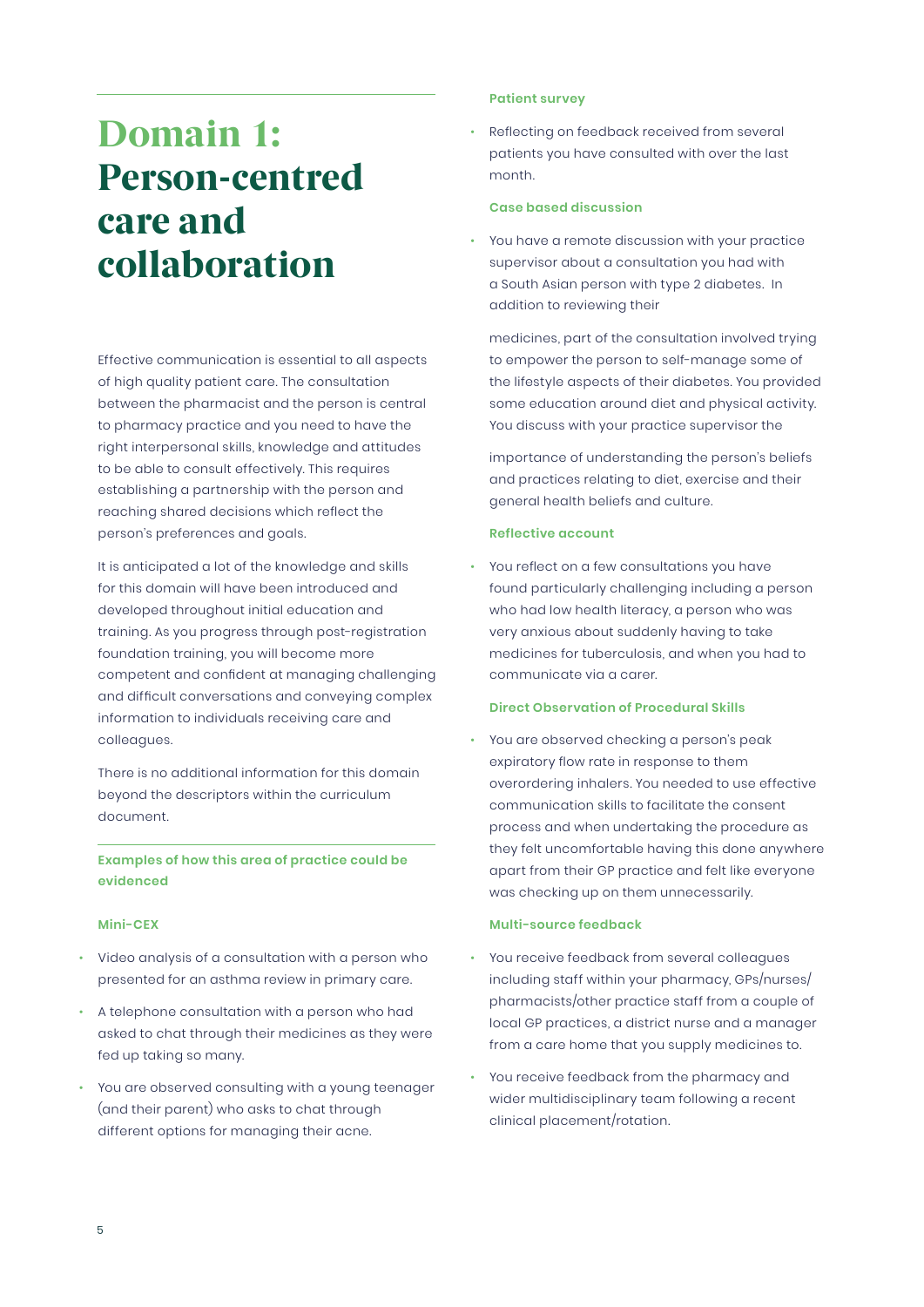### <span id="page-5-0"></span>Domain 2: Professional practice

The scope of a newly qualified pharmacist is broad, and it is not practical to include a list of all the presentations, conditions, and medicines related topics that you are expected to know about. It is expected you will be familiar with the management of common or serious (e.g. high mortality and/or serious implications) presentations and conditions that fall within therapeutic areas included in the GPhC registration assessment framework.

Throughout post-registration foundation training, you will expand and develop your knowledge, skills and attributes to be able to support services such as polypharmacy reviews, de-prescribing, medicines optimisation and medicines management in increasingly complex people.

#### **Developing as a prescriber**

'Prescribing' is used to describe many related activities, some of which will be undertaken by newly registered pharmacists from day one. Pharmacists are expected to be able to respond to and manage various minor illnesses and common clinical conditions, particularly in community pharmacy, through undertaking an assessment of the person and their condition, considering differential diagnosis, providing advice, and offering pharmacological, non-pharmacological and/or self-management options. In some cases, this will be under a Patient Group Direction (e.g. for urinary tract infections or the urgent supply of repeat medicines).

During post-registration foundation training, you are required to develop an enhanced skill set which will support you becoming an independent prescriber. This will include:

- obtaining a full history and performing clinical assessment skills
- managing uncertainty and clinical risk
- applying clinical reasoning and critical thinking to shared decision making
- agreeing the most appropriate treatment in partnership with the person
- ensuring appropriate follow up, monitoring, and referral arrangements
- communicating and documenting prescribing interventions
- taking responsibility for and justifying decisions
- being aware of and practising within own limitations

| HISTORY,<br>EXAMINATION.<br><b>INVESTIGATIONS</b>                                 | <b>DIAGNOSIS</b> | <b>TREATMENT</b><br><b>CHOICE</b> | <b>WRITING THE</b><br><b>PRESCRIPTION</b> | <b>MONITORING.</b><br><b>REVIEW AND</b><br><b>FOLLOW UP</b> |  |
|-----------------------------------------------------------------------------------|------------------|-----------------------------------|-------------------------------------------|-------------------------------------------------------------|--|
| PERSON-CENTRED, CLINICAL REASONING, SHARED DECISION MAKING, INFORMATION PROVISION |                  |                                   |                                           |                                                             |  |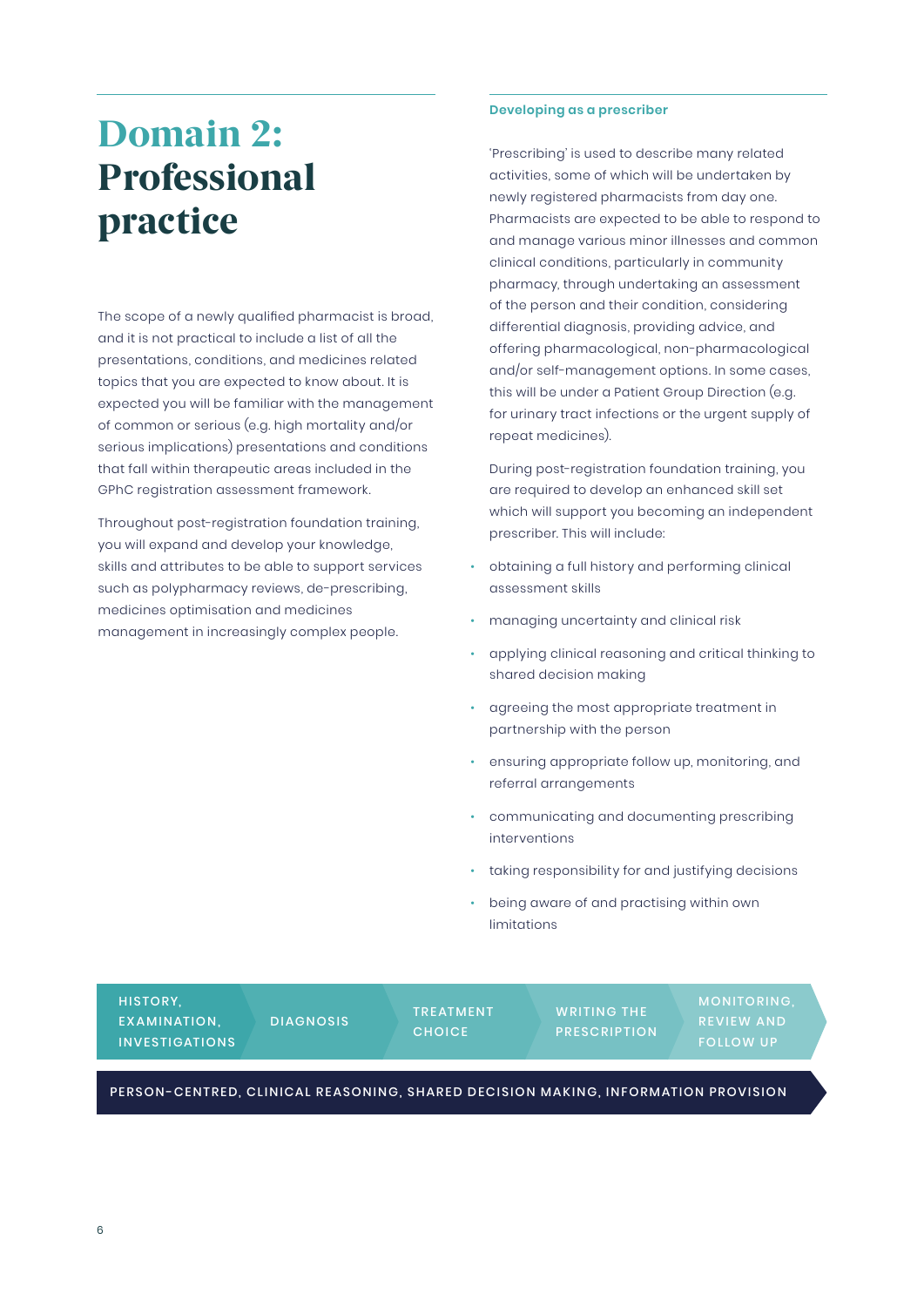#### **Data gathering and clinical assessment skills**

To inform the initial management plan, you will need to obtain all the relevant information from the person, their carer/family and available information sources. This also involves using information from investigations, examination findings and other assessment tools.

- Obtain full medical, social and medication histories, using clinical reasoning to target questions relevant to the presenting complaint/problem and the person's circumstances
- Select appropriate initial investigations and take an incremental approach to further investigations
- Use patient records and other information sources as appropriate
- Identify 'red flags' and complex cases early which require advice from more experienced colleagues or appropriate referral within an appropriate timescale
- Perform appropriate clinical assessments including physical examinations and mental/cognitive screening

#### **CORE CLINICAL ASSESSMENT SKILLS 2.3**

It is important all pharmacist independent prescribers have a core set of clinical assessment skills which they are competent to perform. The skills listed below are currently used most frequently in clinical practice and support identifying an acutely unwell or deteriorating person. You must be able to outline the indications for these assessments, demonstrate the correct technique, follow the appropriate procedures for gaining valid consent, and perform the assessments in an appropriate setting taking account of confidentiality, consent, dignity and respect.

Depending on your work setting and scope of practice, you may be required to develop competence in undertaking additional clinical assessments relevant to national/regional/local service delivery.

A range of different learning opportunities will support developing competency in the core clinical assessment skills. These may include simulated training in a clinical skills lab, observing experienced healthcare staff undertaking the listed clinical assessments, and conducting supervised clinical assessments.

- Blood pressure (manual and automated)
- Heart rate and rhythm (manual and automated)
- Temperature
- Respiratory rate
- Peak expiratory flow rate
- Chest (respiratory) examination<sup>1</sup>
- Ear, nose and throat examination
- Peripheral oxygen saturation
- Urinalysis

CORE CLINCIAL ASSESSMENT SKILLS

CORE CLINCIAL ASSESSMENT SKILLS

- Height, weight, body mass index
- Blood glucose (capillary)
- Calculate National Early Warning Score 2 to identify deteriorating patients
- Mental and cognitive state examination<sup>2</sup>
- Depression and anxiety screening<sup>3</sup>
- 1. includes inspection, palpation, percussion and listening to breath sounds
- 2. mini-mental state examination or similar
- 3. using a validated questionnaire

Additional guidance specifically relating to prescribing can be found in the [GPhC In practice:](https://www.pharmacyregulation.org/sites/default/files/document/in-practice-guidance-for-pharmacist-prescribers-february-2020.pdf)  [Guidance for pharmacist prescribers](https://www.pharmacyregulation.org/sites/default/files/document/in-practice-guidance-for-pharmacist-prescribers-february-2020.pdf)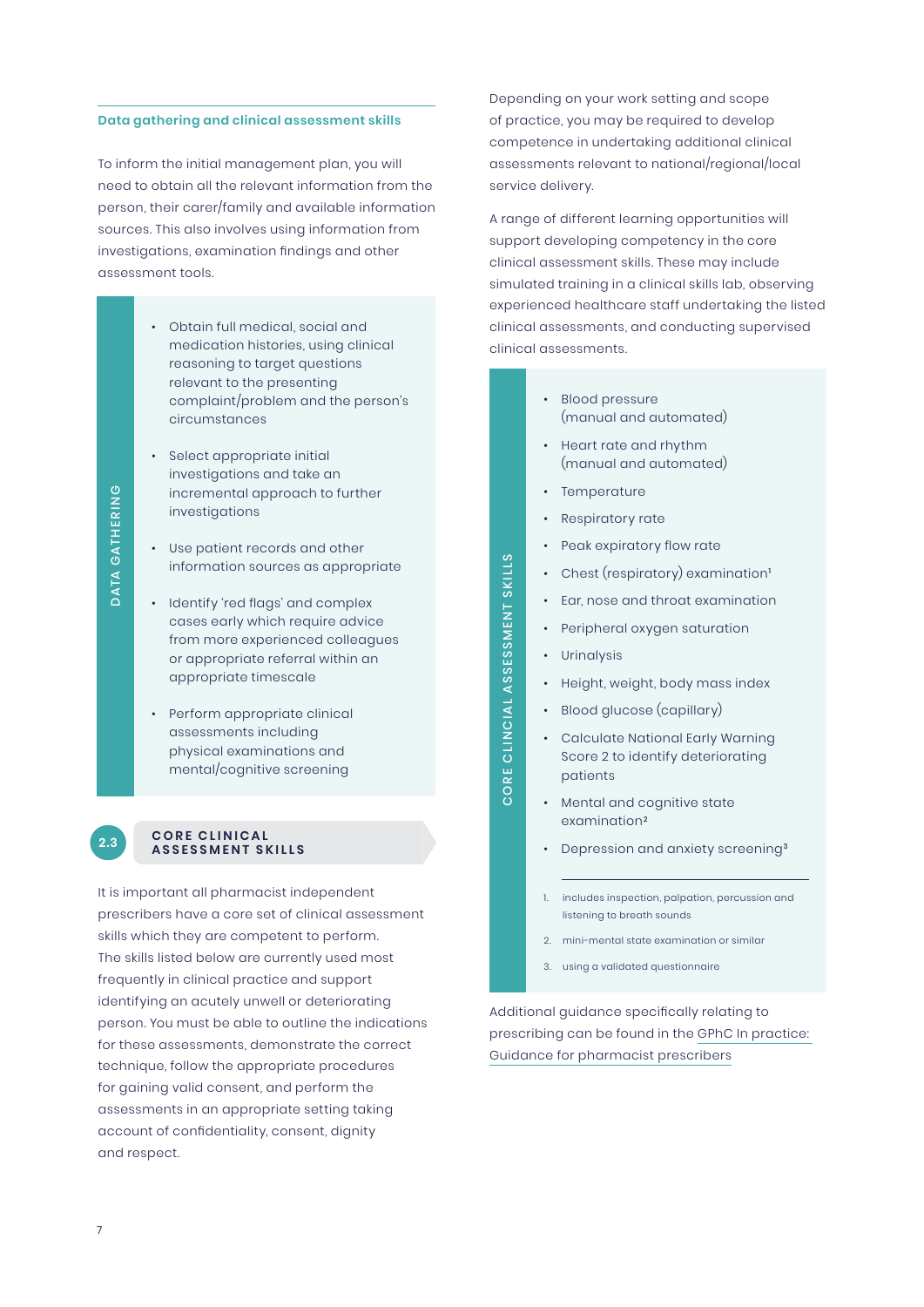#### **Examples of how this area of practice could be evidenced**

#### **Mini-CEX**

• You consult with a person who presents in your pharmacy with symptoms which suggest a respiratory tract infection.

#### **Case based discussion**

• You discuss with your practice supervisor a person who came into your pharmacy at the weekend. Earlier in the week they had collected a prescription for trimethoprim for a urinary tract infection, but they had started to feel much worse and in addition to ongoing urinary symptoms were now feeling dizzy and breathless. You performed

clinical assessments to be able to calculate their National Early Warning Score 2 which was 5. This, in combination with the history of their presenting complaint and their symptoms, informed your decision to refer them to your local accident and emergency department for further urgent investigation and management, because they demonstrated features of sepsis.

#### **Direct Observation of Procedural Skills**

- A person presents to your pharmacy feeling dizzy since their blood pressure medicines were adjusted. You take a full history and measure their heart rate and blood pressure.
	-

#### **A N S W E R I N G M E D I C I N E - R E L AT E D AND CLINICAL ENQUIRES 2.4**

You will receive medicine-related and clinical enquiries from health and social care professionals, people and their carers/family. You will also come across your own questions during the clinical management of people and will need to develop the skills to be able to translate uncertainty into answerable questions, and then apply the principles of evidence based practice. It is important you develop a structured approach to providing advice, use appropriate information sources, and develop your critical evaluation skills to aid your decision making. You are expected to be able to answer questions about medicines that the UK Medicines Information service consider to be level 1 or level 2.

**Level 1** – simple enquires that can be answered using readily available sources such as the British National Formulary, Summary of Product Characteristics and/or local guidelines.

**Level 2** – complex enquires that require the use of more specialist resources and/or multiple sources, but the answer or course of action is reasonably clear.

Further guidance and examples of the types of enquiries that would be considered level 1 and 2 can be found in the [UKMI guidance.](https://www.sps.nhs.uk/wp-content/uploads/2017/01/Enquirylevelguidance-quickreference_3.doc)

When answering such enquiries, you should be able to:

- Identify standard questions to ask the enquirer to obtain all relevant background information
- Clarify the key elements of the question and be familiar with the model PICO (Population, Intervention, Comparator and Outcomes) when approaching more complex clinical questions which require looking at the primary evidence base
- Plan a systematic approach to answering questions
- Use appropriate information sources and describe their advantages and limitations
- Understand the principles, strengths and limitations of evidence based practice
- Formulate an answer based on a combination of systematic critical evaluation of the literature (**see below**), clinical decision making skills and professional judgement
- Consider when it is appropriate to record the sources that have been used to answer the question and/or the response given, and do so in a suitable location and professional manner
- Use effective communication skills to deliver expert advice on medicines in a suitable and professional format that meets the needs of the recipient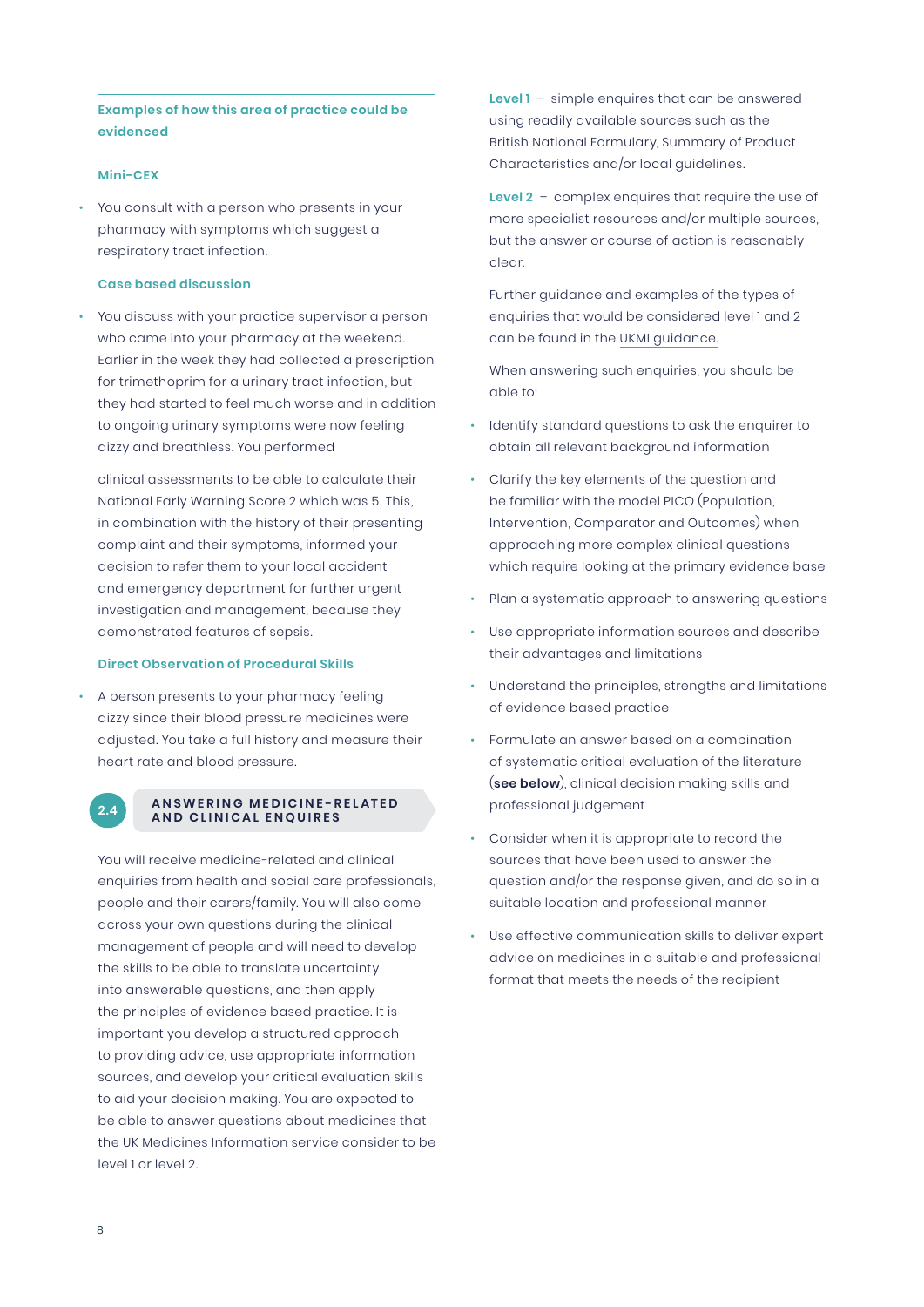#### **2.4 + 2.5 CRITICAL EVALUATION**

You are required to weigh up the evidence from a variety of sources and decide if the findings are applicable to the person to inform clinical decision making and help deal with uncertainty. Knowledge and skills in this area include:

- Apply the hierarchy of evidence, ranging from case reports to meta-analysis, when critically evaluating the literature
- Design an effective search strategy
- Effectively search databases such as PubMed, Medline and/or EMBASE
- Interpret and evaluate evidence from primary research papers for validity, reliability, value and applicability
- Understand the application of basic statistics and interpret the results
- Evaluate the validity of studies using checklists such as [Critical Appraisal Skills Programme](https://casp-uk.net/casp-tools-checklists/) (CASP) or [CONSORT](http://www.consort-statement.org/)

#### **THE BASIC STATISTICS YOU SHOULD BE FAMILIAR WITH INCLUDE:**

- types of data (continuous, ordinal, nominal)
- descriptive statistics including mean, median, mode, range, quartiles, variance, standard deviation,
- presentation of results absolute risk, relative risk, hazard ratio, absolute risk reduction, number needed to treat, number needed to harm
- precision of results confidence intervals, p-value
- population statistics including incidence and prevalence
- significance clinical versus statistical
- causation and correlation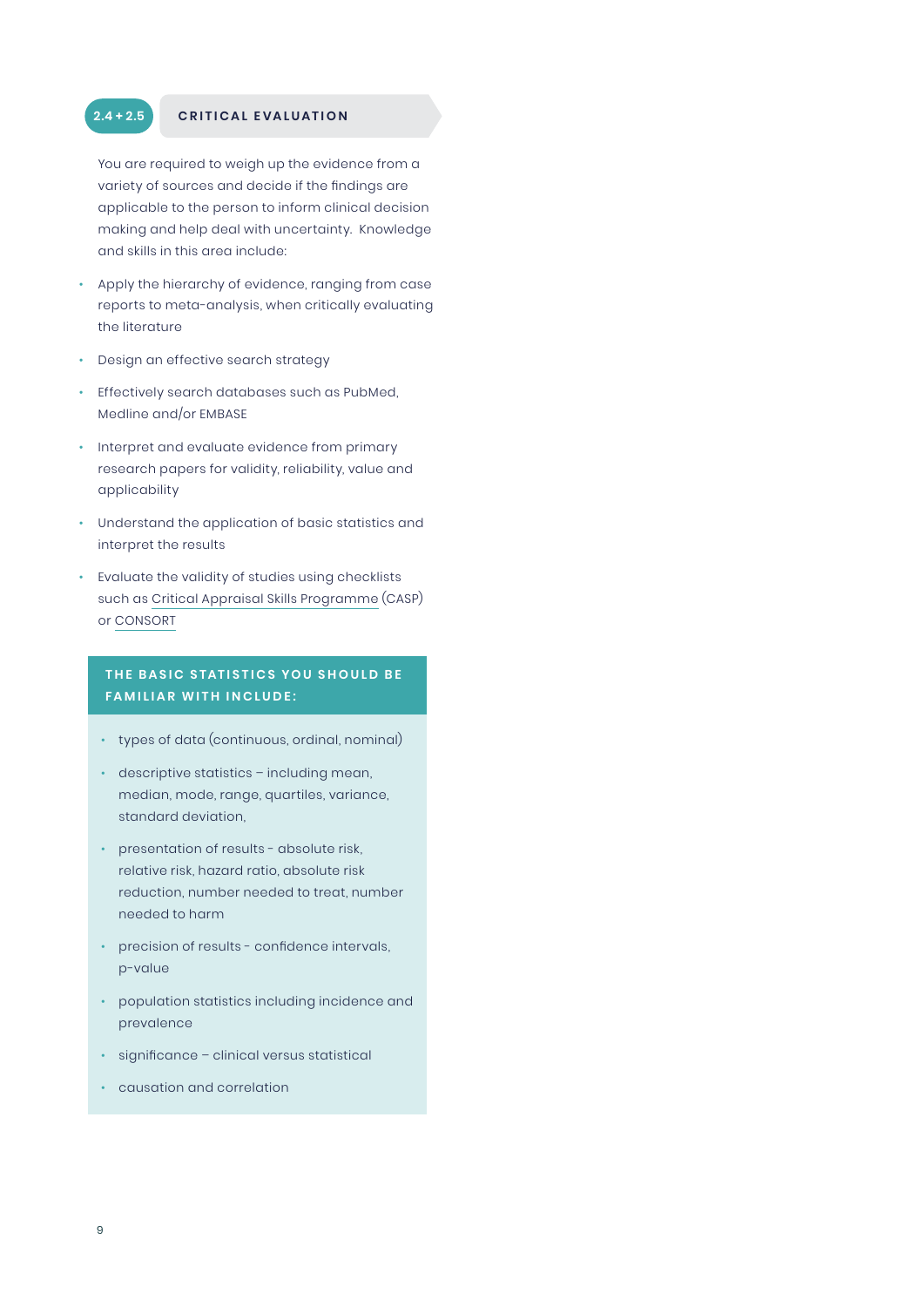**Training resources** can be found at [Medicines](https://www.medicineslearningportal.org/p/about_3.html)  [Learning Portal](https://www.medicineslearningportal.org/p/about_3.html), [Medicines Safety Portal](https://www.medicinesafety.co.uk/p/welcome.html) and the [Specialist Pharmacist Services \(SPS\)](https://www.medicinesafety.co.uk/p/welcome.html) website. The following topics in the Medicines Learning Portal are recommended for newly qualified pharmacists:

| <b>CLINICAL TOPICS</b>  | <b>PROFESSIONAL TOPICS</b> |
|-------------------------|----------------------------|
| Administration          | Calculations               |
| Adverse reactions       | Communication              |
| <b>Interactions</b>     | Critical evaluation        |
| Drug Handling           | Decision making            |
| Children                | Managing medicines         |
| Renal                   | Research                   |
| Liver                   | Teaching                   |
| Injection compatibility |                            |
| Pregnancy               |                            |
| Breastfeeding           |                            |
|                         |                            |

**Examples of how this area of practice could be evidenced** 

#### **Mini-CEX**

• Discussion with a person who is unsure about whether they should take a statin for secondary prevention.

#### **Case based discussion**

- You discuss with your practice supervisor undertaking a polypharmacy review with a person with multiple co-morbidities. You considered the number needed to treat for each of their medicines and used patient decision aids to support shared decision making. You also considered the limitation of the evidence base for this individual person with multiple co-morbidities.
- You discuss a case with your practice supervisor where the hospital consultant had recommended an unlicensed medicine for a child in your practice. The GP had asked your thoughts about it as he was not familiar with using the medicine in this age group. You did a literature review and couldn't find any evidence for using the medicine in this particular age group. You decided to contact the local paediatric pharmacy team at the hospital, and after a helpful discussion, they forwarded

you their local guideline which is based on data collected through a national paediatric group and some case reports.

#### **Reflective accoun**t

• You reflect on your approach to answering an enquiry from a GP about the choice of antibiotic for a respiratory tract infection in a person who is allergic to penicillin and takes apixaban for atrial fibrillation.

#### **DATA AND DIGITAL TECHNOLOGIES**

Digital technology is integral to underpinning the transformational change in services to deliver integrated person centred care. You require digital capabilities to be able to use information technology systems safely and effectively but also need to understand the need for systematic ways of recording and exchanging health data to enable healthcare systems to talk to each other (interoperability).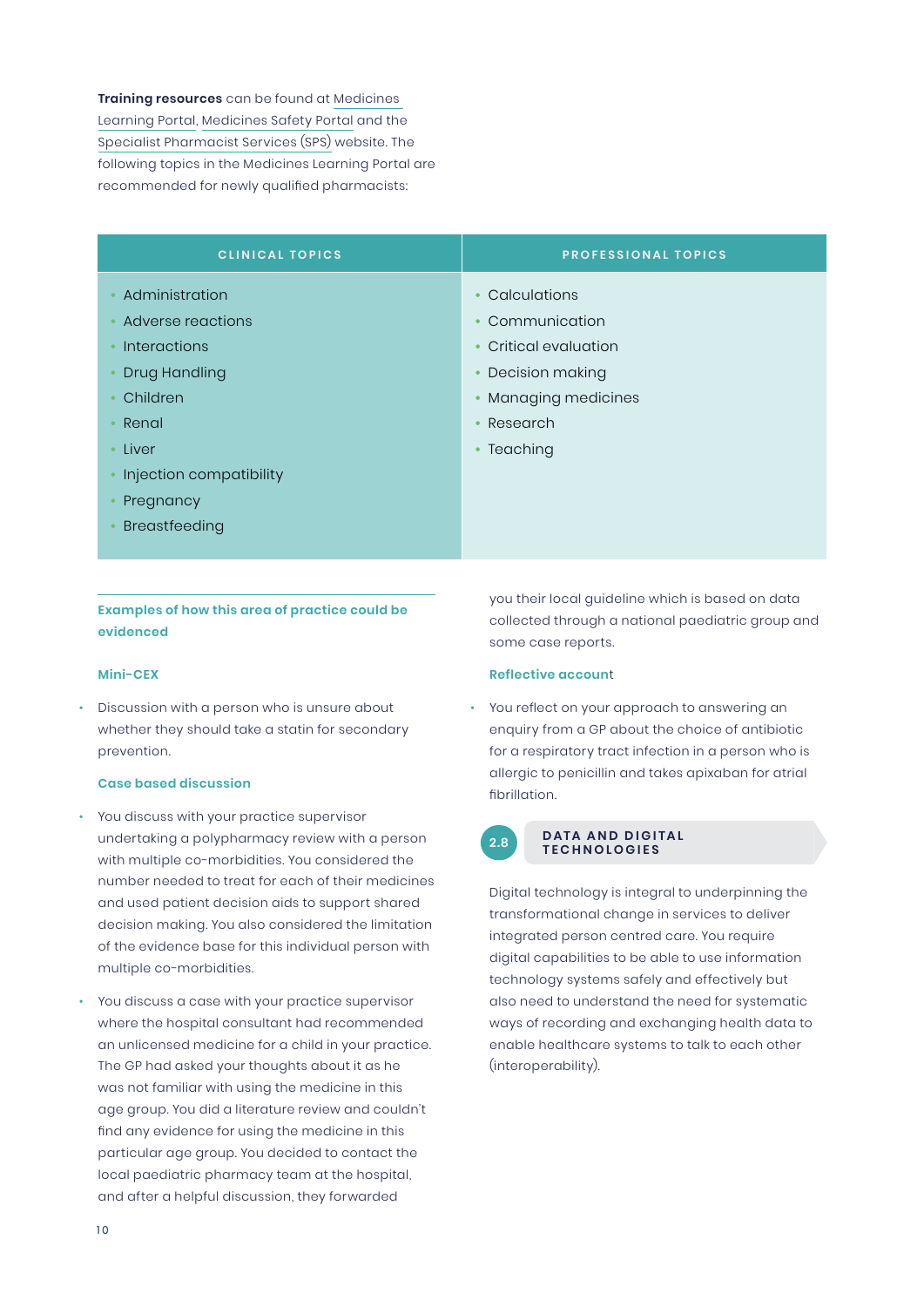Data should be used at an individual level to inform clinical decision making and on a larger scale to support organisational change and transformation. It is therefore necessary to have a working knowledge of the health data landscape, analytical methodologies and how to communicate the findings to a range of different people.

Digital health technology directly available to the public is growing exponentially with the availability of apps and wearables which can empower people to self-manage and be more involved in shared decision making. Healthcare professionals needs to understand the possibilities of such technologies, and the ethical and patient safety considerations to be able to provide informed advice to people.

Additional knowledge/skills to support achieving this outcome include:

- Describe the use, function, benefits and limitation of established devices, applications, software and systems used in health and social care systems (e.g. medicines management, electronic health records, prescribing systems, telehealth, remote technology)
- Use interoperability standards for structuring clinical information, and medicine and clinical terminology including the NHS dictionary of medicines and devices (dm+d) and Systematised Nomenclature of Medicine Clinical Terms (SNOMED CT)
- Use different techniques and methodologies to analyse, interpret and evaluate information, data and content
- Use basic statistics including variance, probability, mean, median and percentiles and identify trends, outliers and patterns
- Use data visualisation tools to transform data into meaningful information including charts, plots, graphs and tables

The following resources may be helpful for pharmacists who are interested in further professional development in this area:

- [Faculty of Clinical Informatics](https://facultyofclinicalinformatics.org.uk/)
- [A Health and Care Digital Capabilities Framework](https://www.hee.nhs.uk/sites/default/files/documents/Digital%20Literacy%20Capability%20Framework%202018.pdf)  [\(NHS England\)](https://www.hee.nhs.uk/sites/default/files/documents/Digital%20Literacy%20Capability%20Framework%202018.pdf)

Examples of how this area of practice could be evidenced

#### **Mini-CEX**

• You support a teenager to improve their diabetic control through flash glucose monitoring.

#### **Case presentation**

• You present a case about working with a person who was keen to use wearables to support blood pressure monitoring and help them adopt a healthier lifestyle after being newly diagnosed with ischaemic heart disease.

#### **Quality Improvement Project Assessment Tool**

• Using the clinical information technology system, you run a report on formulary adherence to proton pump inhibitors by GP practice in your area. You target the practices with the highest non-adherence and run some small tests of change to try and improve adherence. You measure the impact by running a similar report six months later.

#### **LEADER**

• You develop, test and implement a new process for identifying people with diabetes who should be prioritised for medication review. The process involves running a search and report in the clinical information technology system for people with hypoglycaemia and a low haemoglobin A1c (HbA1c). People are then invited to clinic for a review by the pharmacist.

#### **Other**

• You include a report in your e-portfolio which presents analysis of prescribing data to identify people over-requesting reliever inhalers who were then invited for a medication review and an education session with a member of the team. You plan to measure the impact of this intervention by looking at asthma control test scores and requests for reliever inhalers over the following year.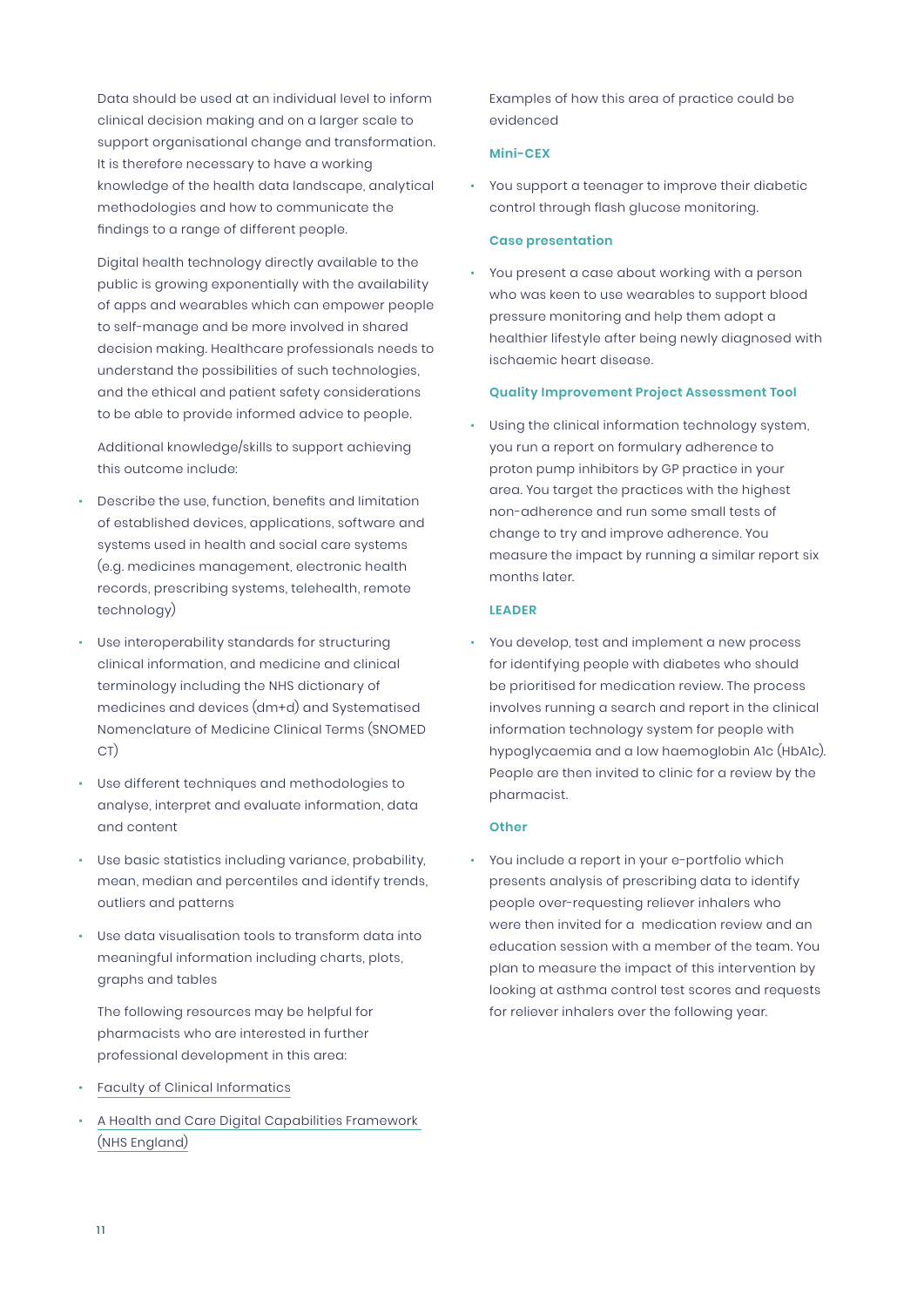## <span id="page-11-0"></span>Domain 3: Leadership and management

Developing effective leadership and management skills are essential to delivering high quality care, driving service redesign and improvement, and ensuring cohesive multidisciplinary teams work in partnership with patients to achieve the best outcomes.



#### LEADERSHIP STYLES, **PRINCIPLES AND TECHNIQUES ALL**

Use a range of leadership styles, principles and techniques

- Identify own leadership approach and the impact this has on others
- Moderate own leadership behaviour to improve engagement with others
- Use a range of influencing, persuading and negotiating techniques for clinical and non-clinical activities



#### **3.2 TEAM WORKING**

- Describe the theories of teamwork, the different team roles (e.g. Belbin) and how to build an effective team
- Apply the principles of giving and receiving effective feedback using common feedback models



#### **3.3 SERVICE DEVELOPMENT**

- Outline processes for developing and commissioning new services
- Describe methods to evaluate the impact of systems, processes and services

#### **3.5 QUALITY IMPROVEMENT**

- Use change management theory to improve systems and processes
- Describe the different steps involved in completing the audit cycle
- Describe quality improvement models and theories including Plan, Do, Study, Act
- Use quality improvement tools (e.g. run charts, process maps, driver diagrams)
- Use data to assess improvement needs and measure improvements



### **RAISE CONCERNS, PATIENT-SAFETY, RISK MANAGEMENT 3.6**

- Use risk management tools to reduce risk, investigate errors/near misses and prevent recurrence
- Recognise common causes of medication errors and use systems to reduce them
- Define local and national significant event reporting systems
- Use tools and systems to support safe prescribing
- Use conflict management theories and approaches to resolve conflict
- Follow local process for dealing with complaints



#### **3.9 MANAGE TIME AND RESOURCES**

- Employ recognised techniques and approaches to prioritise work and improve time management
- Describe approaches to manage resources, people and performance
- Use models for building own resilience e.g. circle of concern, circle of influence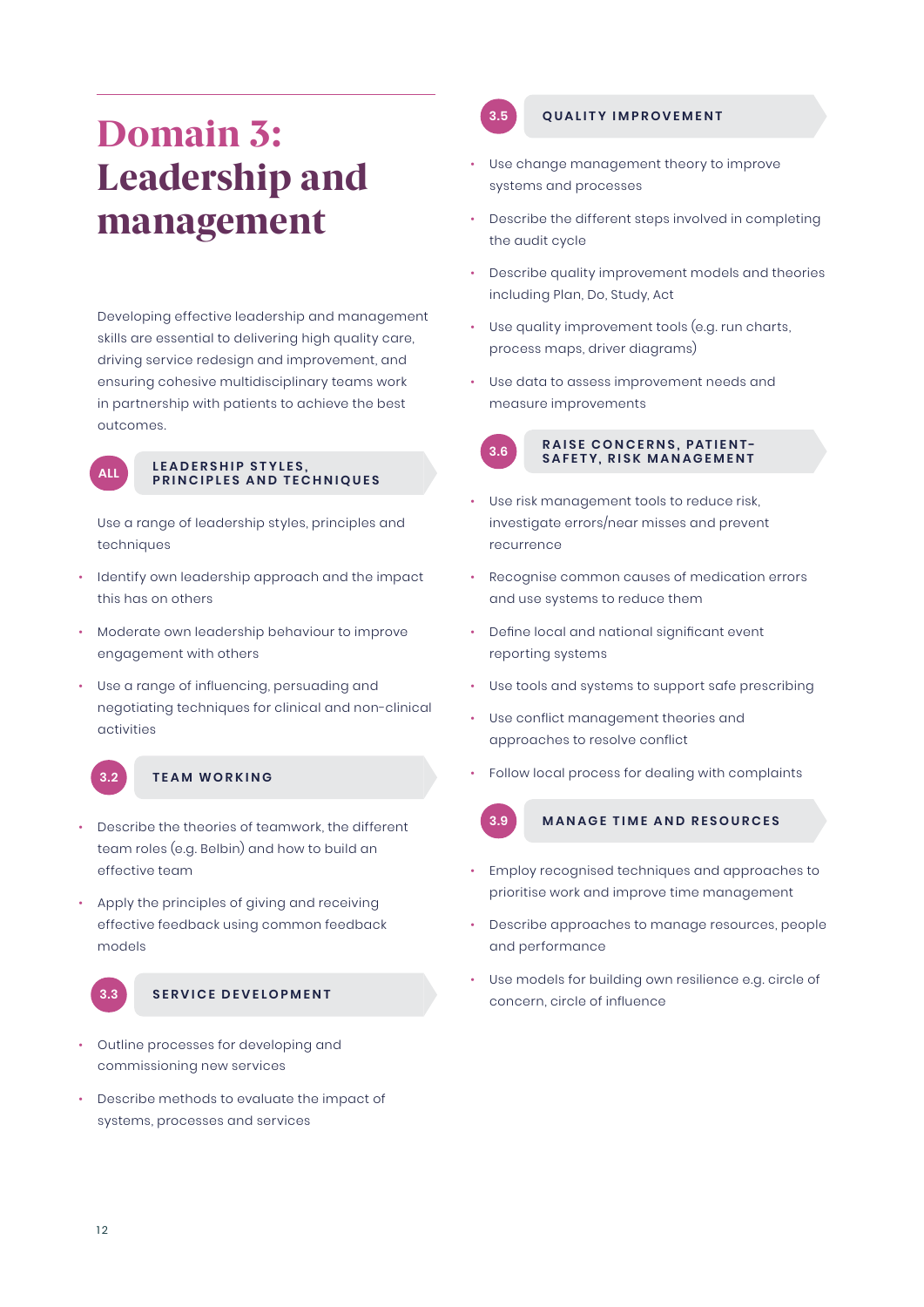#### **Examples of how this area of practice could be evidenced**

#### **Direct observation of non-clinical skills**

• A person was supplied with the wrong insulin from the pharmacy and suffered from hypoglycaemia as a result. You lead a review of the incident and work with your team to put some measures in place to reduce the risk of such an error recurring.

#### **Quality Improvement Project Assessment Tool**

• In your daily practice, you identify several occasions where people don't receive their medicines in hospital ('missed doses') and the most common documented reason on the medicine chart is 'medicine is not available'. You discuss with the senior nurse and pharmacy technician and undertake a quality improvement project to reduce missed doses.

#### **LEADER**

• There is a high prevalence of hepatitis C in your local area and there are many people who access the needle and syringe programme in your community pharmacy. You've read about the blood-borne virus screening service delivered by community pharmacies and think this would work well in your pharmacy and support the needs of your local population. You discuss with your manager who agrees this is an important public health intervention you could get involved in and she supports you with the commissioning process.

#### **Multi-source feedback**

• You have developed a new process with the local care home and GP practice for organising the service for supply of medicines to care homes which aims to reduce wastage. You receive feedback from several health and social care colleagues about your involvement in setting up the process.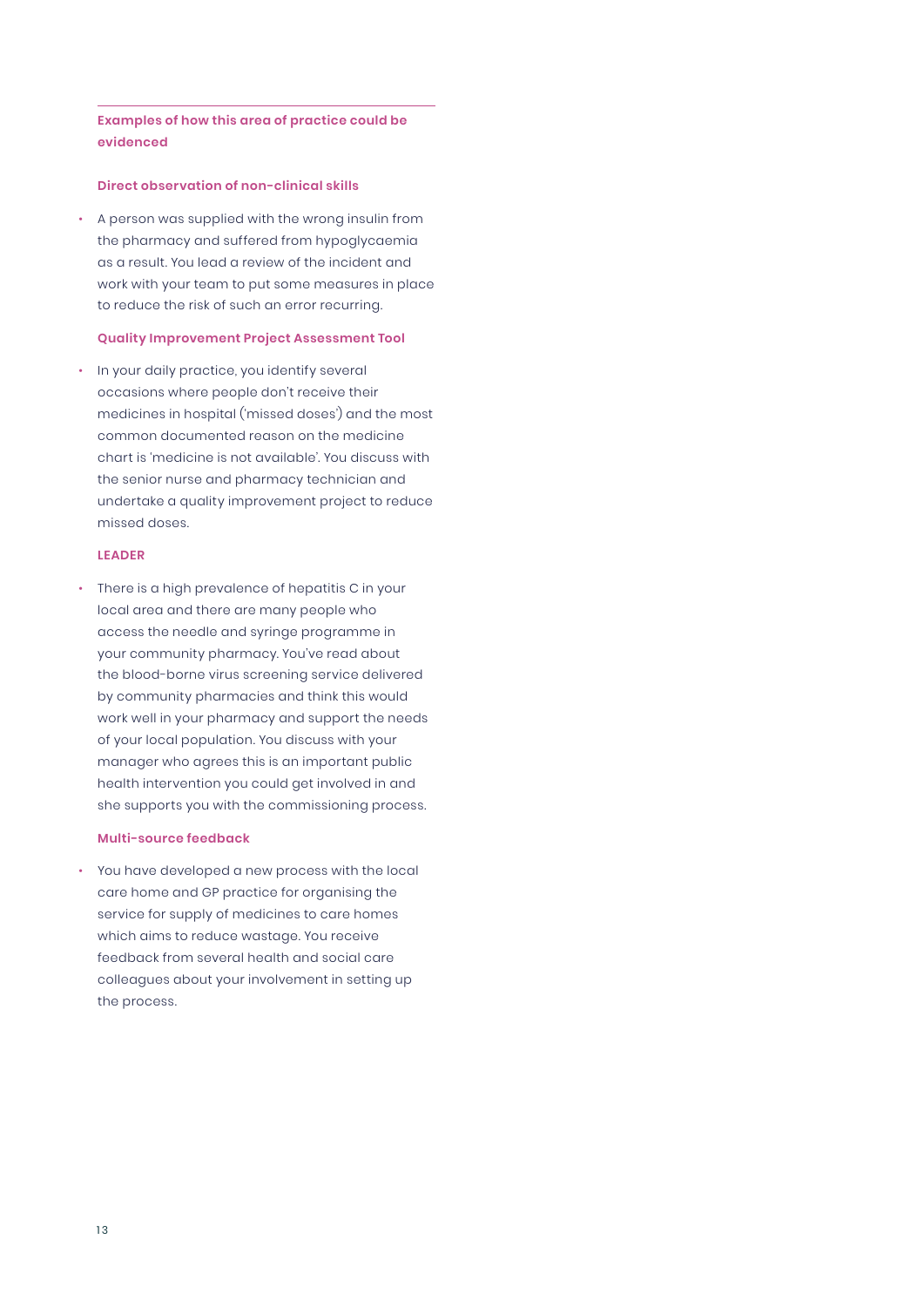### <span id="page-13-0"></span>Domain 4: **Education**

Pharmacists are expected to contribute to the education, training and development of others. This may include formal or informal teaching, mentoring and supervising others.



#### **ROLE MODELLING A.4** ROLE MODELLING<br>**AND MENTORSHIP**

- Describe effective role model and mentoring behaviours and skills
- Describe the factors which help to establish a supportive environment



#### **PROVIDE EDUCATION A.5 PROVIDE EDUC**<br>**AND TRAINING**

- Identify participants' learning needs
- Outline adult learning principles
- Create effective learning environments
- Develop training plans including aim and learning outcomes (see Bloom's Taxonomy)
- Describe different learning styles and adapts teaching method to accommodate
- Describe different teaching styles and adapt approach depending on context, content and audience
- Evaluate and adapt education sessions to support continuous improvement
- Apply the principles of giving and receiving effective feedback including using common feedback models

#### **Examples of how this area of practice could be evidenced**

#### **Multi-source feedback**

• You have been supervising and / or mentoring students and more junior colleagues during their placements and ask them for feedback.

#### **Teaching observation**

- Your practice supervisor observes you delivering a training session that you developed for pharmacy staff on the management of acute pain.
- One of the social care leads requests a training session for their team about supporting people with their medicine and observes you delivering a remote lunchtime learning session.
- Your practice supervisor observes you delivering a training session for care home staff about medicines administration for patients with swallowing difficulties (remote or in person).

#### **Other**

In addition to feedback received through the teaching observation supervised learning event tool, you may wish to seek feedback from some/all of the people who attended your training session. You can upload evaluation forms (you might design one specific to your session or use an existing template).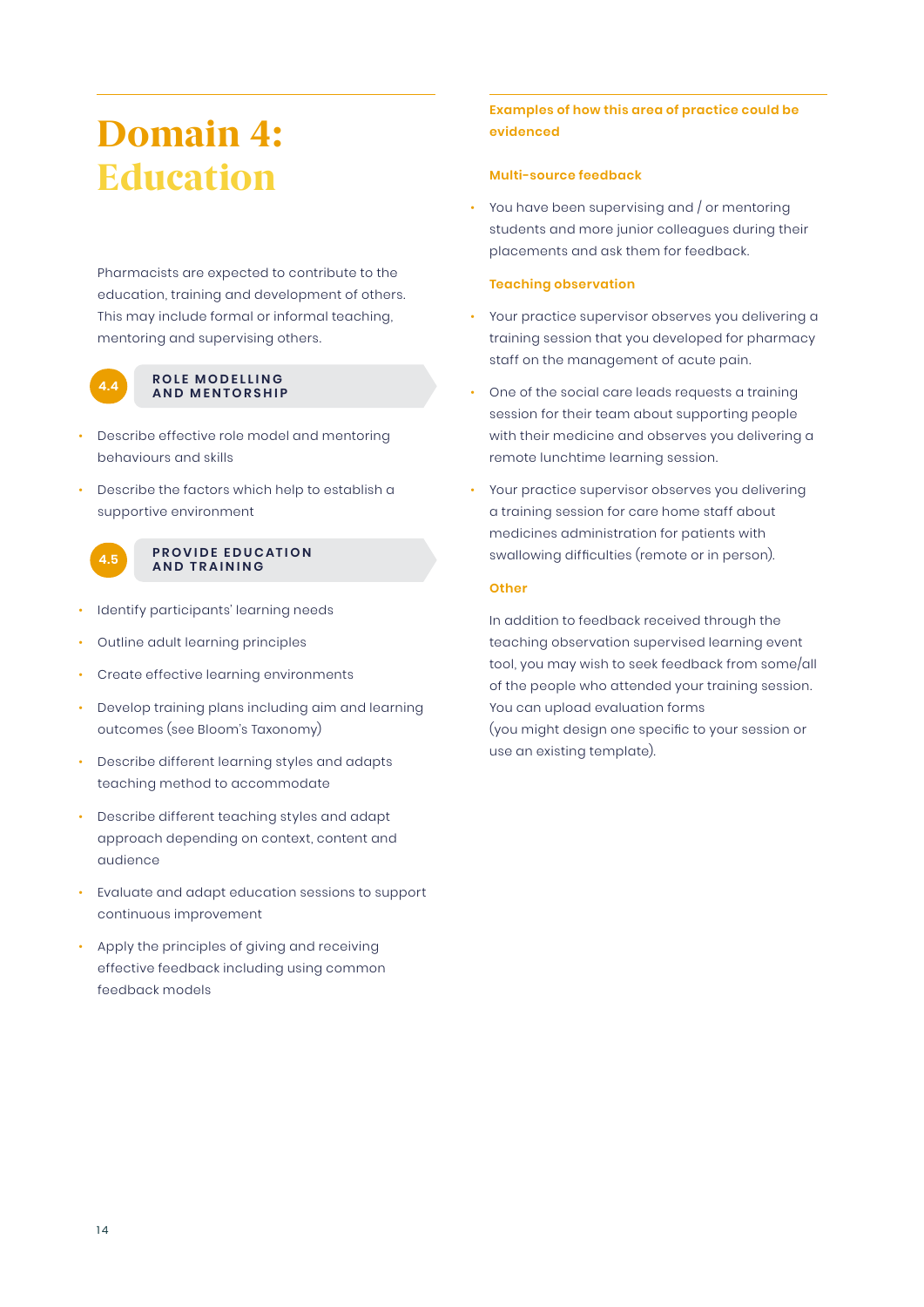### <span id="page-14-0"></span>Domain 5: Research

Improving patient outcomes is at the heart of pharmacy practice research and everyone should get involved. Research is the process of retrieving generalisable new knowledge by addressing clearly defined questions using systematic and rigorous methods.

The difference between research, service evaluation and audit is described in the Health Research Defining Research table.

Pharmacists in all settings can engage in research in various forms ranging from participating in large-scale, multi-site projects led by others, to developing the skills to run smaller projects to improve the understanding of local or practice specific issues. There are several benefits of engaging in research including:

- Improved patient care and patient outcomes
- Strengthening the services pharmacists and their team can provide, demonstrating the value and effectiveness of these services
- Building the evidence base to drive commissioning of new services or delivering services in a different way
- Contributing to growing the evidence base within health service research
- Developing professionally and personally

Understanding research design and statistical concepts will support you critically evaluating written or graphical information to inform clinical decision making. You are expected to understand basic research methodology and how different types of research activity may contribute to patient care, to support you being able to engage effectively in research opportunities.

#### **5.1 INVOLVED IN RESEARCH ACTIVITIES**

- Describe common research study designs
- Describe common research methods including qualitative and quantitative
- Describe common sampling methods
- Outline the principles of formulating a research question and the structure of a protocol
- Outline the principles of good research practice and apply to any studies you are involved in
- Explain the role of ethics committees and when ethical approval may be required
- Explain research governance principles including consent, confidentiality and data management
- Discusses why and how to incorporate patient and public involvement in research

#### **Examples of how this area of practice could be evidenced**

There will be several different ways to evidence the research outcome and you may find supervised learning events and/or your own evidence format works best.

#### **LEADER**

• You work with some senior colleagues to evaluate the impact of the local pharmacy triage tool which prioritises people for review.

#### **Direct observation of non-clinical skills**

• Your pharmacy participates in a commercial or locally led clinical trial which is something you haven't been involved with before. You present a summary of the clinical trial protocol to the team and explain what everyone's roles and responsibilities will be.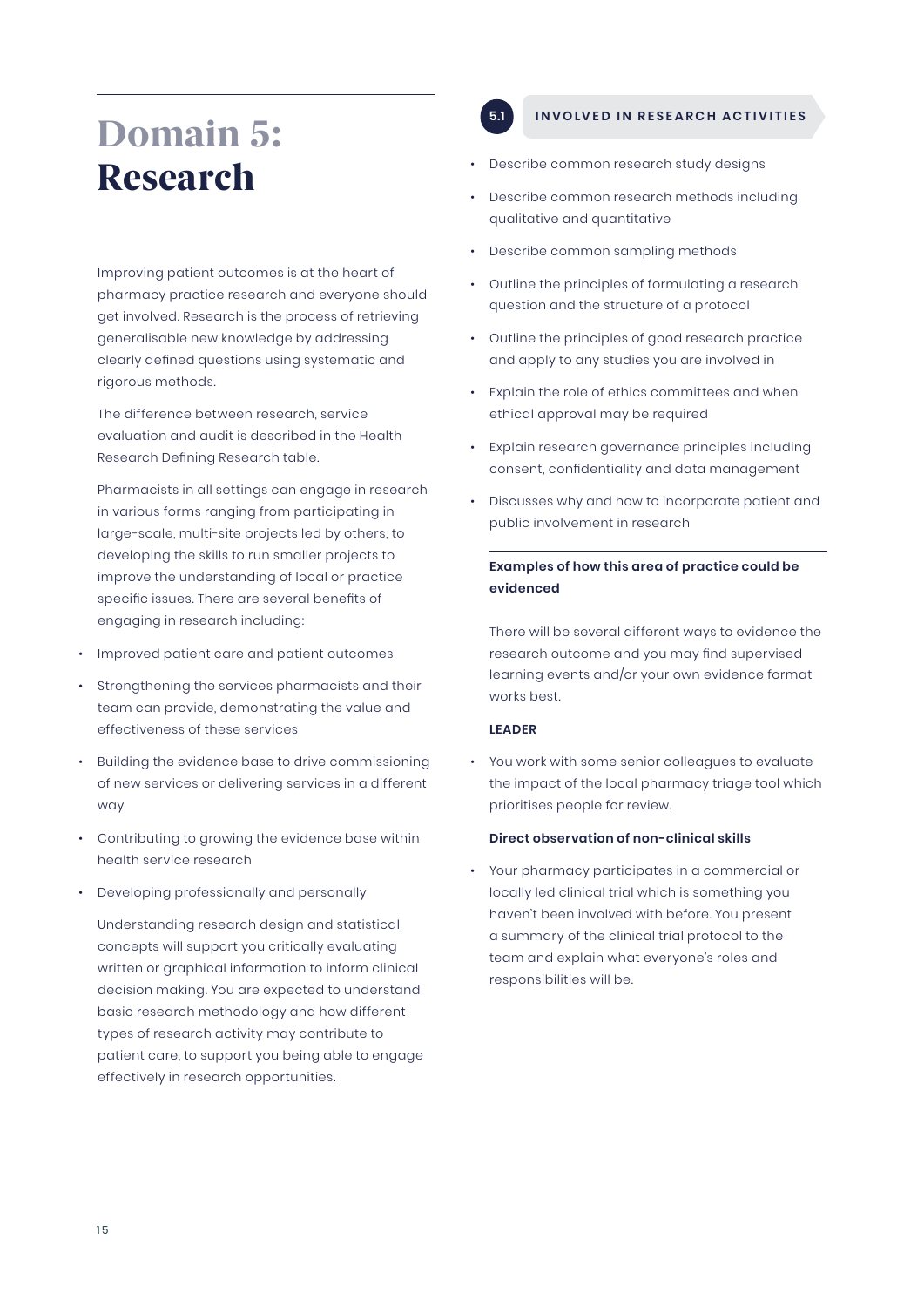#### **Reflective account**

- You carried out patient interviews as part of a larger research project run by local GP practices, to explore adherence to secondary prevention medication.
- You participated in a focus group that is part of a research project the university is running.
- You collected data for a project undertaken by others, such as a colleague doing their MSc or academic researchers, ensuring the relevant consent and governance arrangements were adhered to.

#### **Journal club presentation**

• You were involved in monitoring people's peak flow who consented to participate in a local research project exploring the impact of inhaler counselling on asthma outcomes. You present the project (method, results etc) at a local meeting and what this means for your practice going forward.

#### **Other**

- You co-authored an abstract which was submitted to a conference or journal about a project you were involved in and include the abstract in your e-portfolio. You also decided to include a reflective account about writing an abstract and the peer review process.
- You prepared a written report of a project you were involved in as part of an assignment for university and include this in your portfolio.